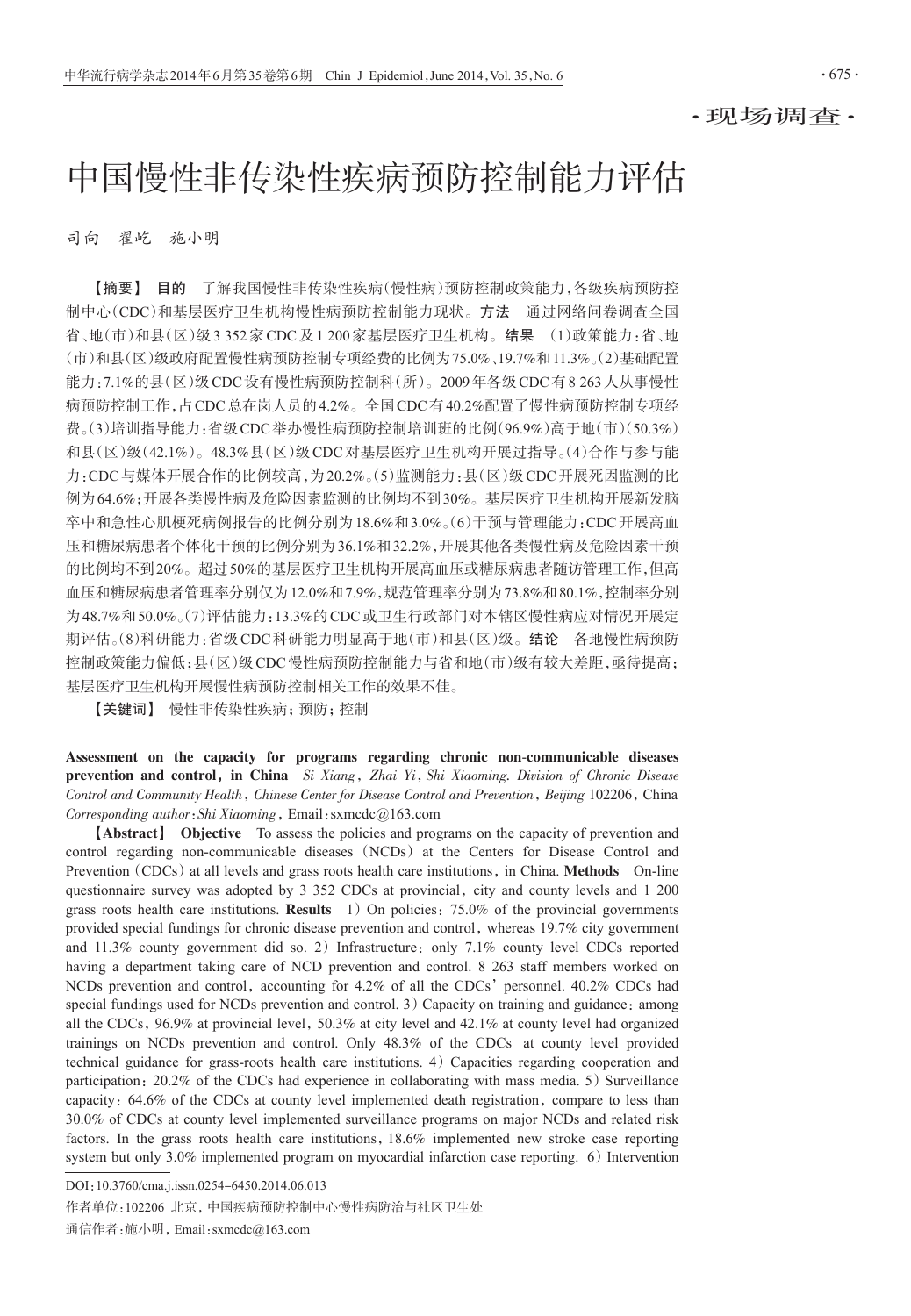$.676.$ 

and management capacity:36.1% and 32.2% of the CDCs conducted individualized intervention on hypertension and diabetes, while less than another 20% intervened into other NCDs and risk factors. More than 50% of the grass roots health care institutions carried follow-up survey on hypertension and diabetes. Rates on hypertension and diabetes patient management were  $12.0\%$  and  $7.9\%$ , with rates on standard management as  $73.8\%$  and  $80.1\%$  and on control as  $48.7\%$  and  $50.0\%$ , respectively. 7)Capacity on Assessment:13.3% of the CDCs or health administrations carried out evaluation programs related to the responses on NCDs in their respective jurisdiction.  $8$ ) On scientific research: the capacity on scientific research among provincial CDCs was apparently higher than that at the city or county level CDCs. Conclusion Policies for NCDs prevention and control need to be improved. We noticed that there had been a huge gap between county level and provincial/city level CDCs on capacities related to NCDs prevention and control. At the grass-roots health care institutions, both prevention and control programs on chronic diseases did not seem to be effective.

【Key words】 Chronic non-communicable diseases;Prevention;Control

慢性非传染性疾病(慢性病)预防控制能力直接 关系到慢性病预防控制工作成效。本研究以全国各 级疾病预防控制中心(CDC)和部分基层医疗卫生机 构为调查对象,评估我国慢性病预防控制能力。

## 对象与方法

1. 调查对象:2010 年 8-11 月对全国 31 个省 (自治区、直辖市)和新疆生产建设兵团的省、地(市) 和县(区)级3 352家CDC 2009年慢性病预防控制能 力进行调查,根据《2009 年中国卫生统计年鉴》,全 国共有4 036家社区卫生服务中心和39 080家乡镇 卫生院。本次调查利用中国疾病预防控制信息系统 中基层医疗卫生机构的数据进行完全随机抽样,按 15%的比例抽取600家社区卫生服务中心,并等量随 机抽取600家乡镇卫生院,共1 200家基层医疗卫生 机构。

2. 调查方法及内容:由中国 CDC 设计调查问 卷,通过网络系统进行调查。省、地(市)和县(区) CDC 分别组成调查小组负责本级调查并在线录 入。县(区)级CDC同时承担对本辖区基层医疗卫 生机构进行调查并在线录入。调查组通过查阅文 献、专家咨询等方法,在总结国内外慢性病预防控制 能力评估经验的基础上,结合我国慢性病预防控制 工作规范和工作体系特点,构建评估框架,包括:① 政策能力。②基础配置能力。③教育培训与指导能 力。④合作与参与能力。⑤监测能力:各级开展慢 性病监测工作的情况。⑥干预与管理能力。⑦评估 能力。⑧科研能力。

3. 定义:①慢性病预防控制能力:有效、高效、可 持续执行该领域任务的能力。②政策能力:包括政 策认定和制定能力。政策认定能力即将社会问题转 化为政策问题的能力,包括政府财政经费配置、领导 参与慢性病相关工作和政策倡导(主要指人大会议 和政协会议上提出以慢性病为主题的议案)等;政策 制定能力:以政府或卫生行政部门发布相关规划的 情况进行衡量。③基础配置能力:包括慢性病防控 相关部门、人员、经费和设备等的配置能力。④教育 培训与指导能力:包括培训能力、指导能力和知识普 及能力。培训能力,包括开展培训和参与培训。指 导能力,即对下级机构开展慢性病防控工作现场指 导的能力。知识普及能力:基层医疗卫生机构向大 众宣传慢性病防控相关知识的能力。⑤合作与参与 能力:包括与其他机构或部门在慢性病防控领域开 展项目合作的能力和参与上级机构慢性病防控相关 工作的能力。⑥监测能力:包括开展死因监测、慢性 病危险因素监测和慢性病发病和患病登记等工作的 能力。⑦慢性病干预与管理能力:开展危险因素控 制、慢性病患者和高危人群早发现及管理工作的能 力。⑧评估能力:对慢性病流行情况及慢性病防控 相关工作开展情况进行评估的能力。⑨科研能力: 在慢性病防控领域开展科研工作的能力。

4. 质量控制:调查组通过专家咨询和实地预调 查的方法对方案和调查表进行论证;组织省级培训, 并指导逐级培训。各级CDC指定2~3名工作人员 组成调查组,分别负责调查表填写、审核等,保证内 容真实性。中国 CDC 协调开展督导,省级 CDC 负 责对本省数据进行复核,确保质量。

5. 统计学分析:将网报数据导入SAS软件,进行 清理和统计学分析。

### 结 果

1. 一般情况:32家省级、346家地(市)级和2 880 家县(区)级CDC及1 157家基层医疗卫生机构参加 调查,应答率分别为100%、98.0%、97.1%和96.4%。

2. 政策能力:

(1)政策认定能力:24 个省级(75.0%)、68 个地 (市)级(19.7%)和325个县(区)级(11.3%)政府配置 慢性病预防控制专项经费。17个省级(53.1%)、103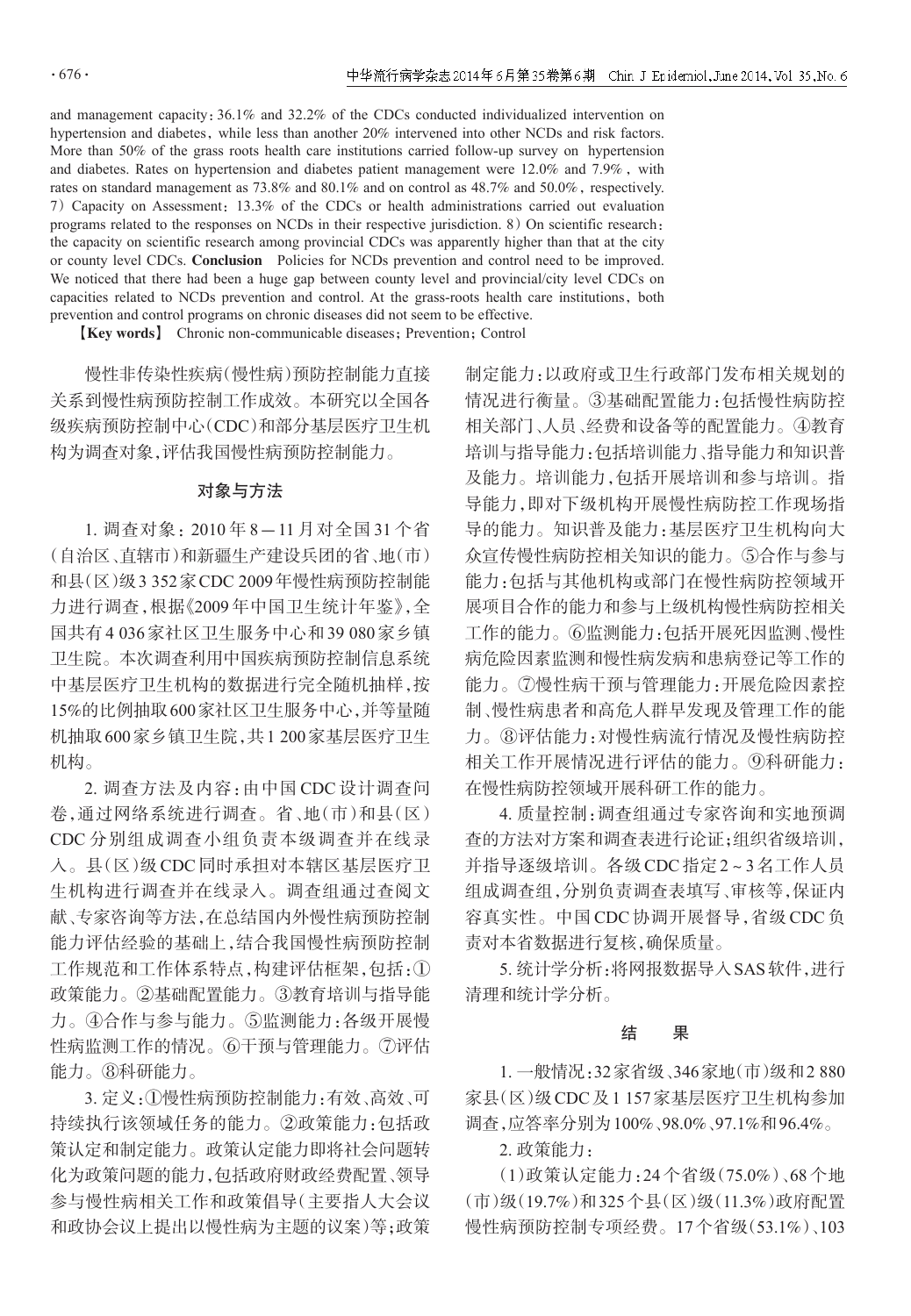个地(市)级(29.8%)和599个县(区)级(20.8%)政府 领导参加当地慢性病预防控制相关工作(包括新闻发 布会、现场活动和工作会议等)。15个省级(46.9%)、 51个地(市)级(14.7%)和106个县(区)级(3.7%)政 府在两会上有慢性病为主题的提案或议案。

(2)政策制定能力:8 个省级(25.0%),18 个地 (市)级(5.2%)和81个县(区)级(2.8%)政府制定了 慢性病预防控制综合规划;1个省级(3.2%)、8个地 (市)级(2.3%)和19个县(区)级(0.7%)政府有慢性 病专病规划;1个地(市)级(0.3%)和11个县(区)级 (0.4%)政府有专门针对危险因素的规划,各省级无 该类规划。

3. 基础配置能力:

(1)部门设置能力:省、地(市)和县(区)级CDC 设有专门针对慢性病预防控制的科室机构个数分 别为 25(78.1%)、94(27.2%)和204(7.1%)。仍有33 个(9.5%)地(市)和595个(20.7%)县(区)级CDC无 任何承担慢性病预防控制职责的部门。

(2)人力资源能力:2 698家CDC回答在岗慢性 病预防控制人员共8 263名,占在岗总人数的4.2%; 省、地(市)和县(区)级三级平均分别为 11.8、3.9 和 2.8人。三级CDC有专职慢性病预防控制在岗人员 的平均数量分别为9.5、3.2和2.4人。

(3)经费配置能力:1 128 个(40.2%)CDC 配置 了慢性病预防控制专项经费,省、地(市)、县(区)的 机构个数分别为 31(96.9%)、181(55.7%)和 916 (37.4%),慢性病预防控制专项经费占各级CDC总 工作经费的比例分别为2.8%、2.2%和2.9%。

(4)设备配置能力:2009年配置体重秤、身高计、 腰围尺、血压计、血糖仪、B超仪、肺功能仪、心电图 机、生化仪、X线机、健教仪器等设备的基层医疗卫生 机构的比例为88.1%、86.6%、80.9%、91.3%、76.3%、 78.1%、12.5%、79.2%、68.1%、65.9%和54.7%。

4. 教育培训与指导能力:

(1)培训能力:各级 CDC 均以举办本级培训的 比例最高。其中30个省级CDC举办了省级培训班, 占所有省级机构的 93.8%;155 个地(市)级 CDC 举 办了地(市)级培训班,占地(市)级机构的44.8%;1 155个县(区)级CDC举办了县(区)级培训班,占县 (区)级机构的40.0%。见表1。

680个基层医疗卫生机构举办了慢性病预防控 制相关培训班,占被调查机构的58.8%。

省级 CDC 以派人员参加国家级培训班的机构 数量最多,为 31 个,所占比例为 96.9%;地(市)级

表1 各级CDC举办各类慢性病预防控制相关培训的情况

| <b>CDC</b> | 培训班级别  |         |          |           |             |  |  |  |
|------------|--------|---------|----------|-----------|-------------|--|--|--|
| 级别         | 国际     | 国家      | 省        | 地(市)      | 县(区)        |  |  |  |
| 省          | 2(6.3) | 6(18.8) | 30(93.8) | 0(0.0)    | 4(12.5)     |  |  |  |
| 地(市)       | 1(0.3) | 7(2.0)  | 13(3.8)  | 155(44.8) | 25(7.2)     |  |  |  |
| 县(区)       | 0(0.0) | 3(0.1)  | 32(1.1)  | 61(2.1)   | 1155(40.0)  |  |  |  |
| 合计         | 3(0.1) | 16(0.5) | 75(2.3)  | 216(6.6)  | 1 184(36.3) |  |  |  |

注:括号外数据为机构数,括号内数据为百分比(%)

CDC以派人员参加省级培训班的机构数量最多,为 236个,所占比例为68.2%;县(区)级CDC以派人员 参加地(市)级培训班的机构数量最多,为909个,所 占比例为31.6%。见表2。

表2 各级CDC派人员参加各类慢性病预防控制 相关培训班的情况

| <b>CDC</b> | 培训班级别   |          |                       |           |           |  |  |
|------------|---------|----------|-----------------------|-----------|-----------|--|--|
| 级别         | 国际      | 国家       | 省                     | 地(市)      | 县(区)      |  |  |
| 省          | 7(21.9) | 31(96.9) | 22(68.8)              | 1(3.1)    | 1(3.1)    |  |  |
| 地(市)       | 7(2.0)  | 89(25.7) | 236(68.2)             | 74(21.4)  | 8(2.3)    |  |  |
| 县(区)       | 3(0.1)  | 229(8.0) | 801(27.8)             | 909(31.6) | 532(18.5) |  |  |
| 合计         | 17(0.5) |          | 349(10.7) 1 059(32.5) | 984(30.2) | 541(16.6) |  |  |
| 注:同表1      |         |          |                       |           |           |  |  |

790个基层医疗卫生机构派人员参加了慢性病 预防控制培训班,占被调查机构的68.3%。

(2)技术指导能力:32 个省(100.0%)、224 个地 (市)(64.7%)级 CDC 对县(区)级 CDC 开展过现场 指导;1 391个(48.3%)县(区)级CDC开展过对基层 医疗卫生机构的指导。

(3)知识普及能力:在世界无烟日、世界糖尿病 日、世界高血压日、全民健康生活方式日、世界脑卒 中日和世界心脏病日开展慢性病预防控制相关宣传 活动的基层医疗卫生机构个数分别为765(66.1%)、 687(59.4%)、651(56.3%)、502(43.4%)、347(30.0%) 和336(29.0%)。

5. 合作与参与能力:

(1)合作能力:在慢性病预防控制领域,28个省 级(87.5%)、133个(38.4%)地(市)级和495个县(区) 级 CDC 与媒体开展过合作;27 个省级(84.4%)、89 个地(市)级(25.7%)和527个县(区)级(18.3%)CDC 与医院开展过合作;与专业慢性病预防控制办公室 开展合作的三级 CDC 个数分别为 19(59.4%)、29  $(8.4\%)$ 和92 $(3.2\%)$ 。

(2)参与能力:21 个省级(65.6%)、73 个地(市) 级(21.1%)和411个县(区)级(14.3%)CDC参与本级 卫生行政部门政策制定;15个省级(46.9%)、67个地 (市)级(19.4%)和 358 个县(区)级(12.4%)CDC 参 与本级卫生以外其他行政部门慢性病预防控制工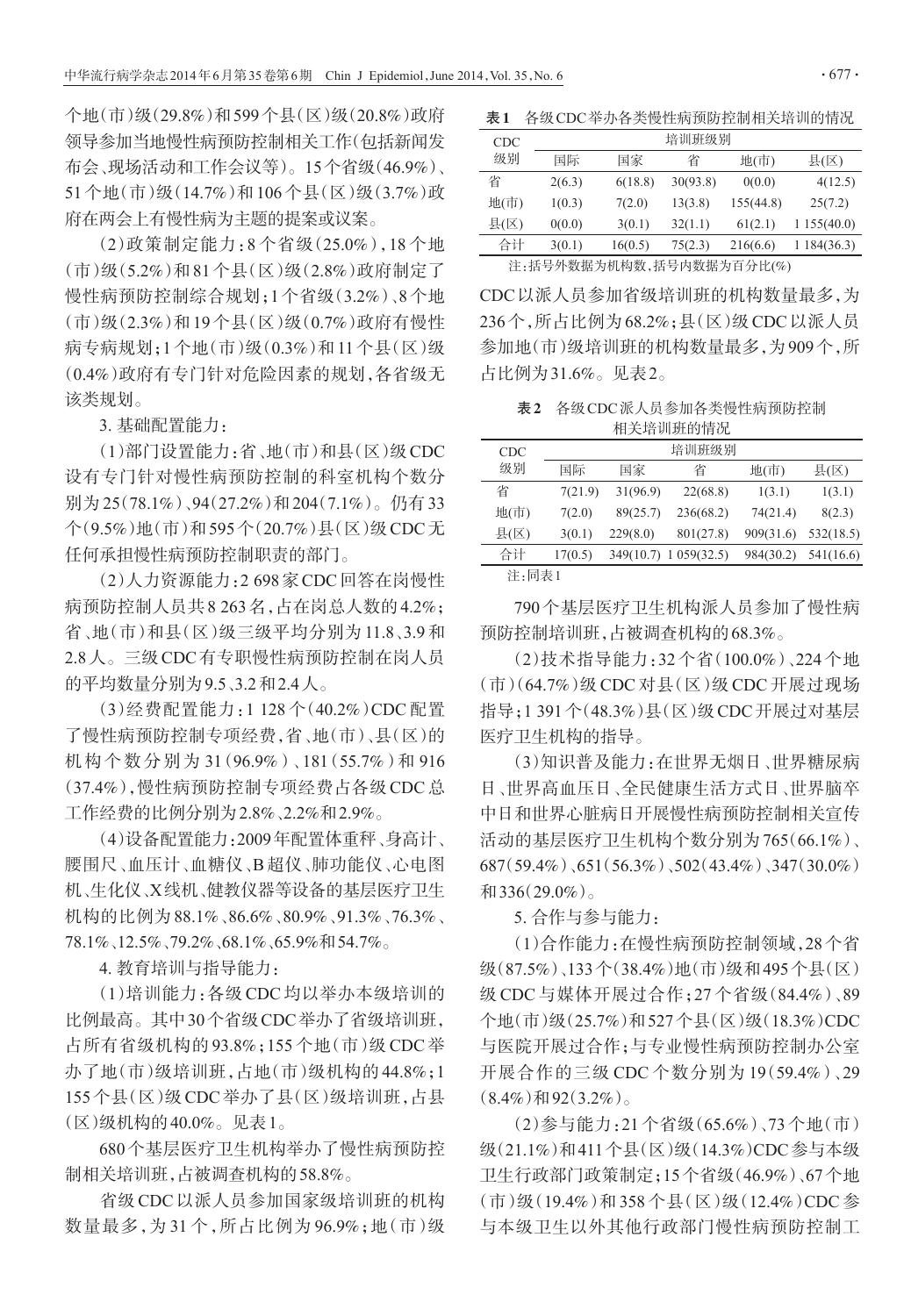作;22个省级(68.8%)、49个地(市)级(14.2%)和234 个县(区)级(8.1%)CDC 参与上级卫生行政部门或 业务机构慢性病预防控制工作。

6. 监测能力:

(1)死因监测:省、地(市)、县(区)开展死因监测 的机构个数分别为32(100.0%)、269(77.7%)和1 860 (64.6%)。 具 有 当 地 代 表 性 的 个 数 分 别 为 28 (87.5%)、211(61.0%)和1 340(46.5%)。518个被调 查基层医疗卫生机构开展死亡病例报告,比例为 44.8%。

(2)慢病危险因素监测:除血糖和血脂监测 外,省级 CDC 开展各类慢性病危险因素监测的比 例均>90%,明显高于地(市)和县(区)级,见表3。

(3)发病和患病登记/报告:2009年省、地(市)和 县(区)恶性肿瘤、脑卒中和心肌梗死病例报告的开 展比例均呈下降趋势(表4)。

被调查基层医疗卫生机构有 215 家(18.6%)开 展新发脑卒中病例报告工作,35家(3.0%)开展急性 心肌梗死病例报告工作。

7. 干预与管理能力:

(1)主要慢性病及高危人群的危险因素干预:全 国共447个(13.7%)CDC开展或参与慢性病高危人 群个体化干预工作,开展高血压、糖尿病、恶性肿瘤、 冠心病、脑卒中和慢性呼吸系统疾病等慢性病患 者干预工作的各级CDC个数依次为1 176(36.1%)、 1 049(32.2%)、525(16.1%)、357(11.0%)、355(10.9%) 和213(6.5%)(表5)。

分别有18.4%、15.4%、12.2%、9.3%的CDC开展 了吸烟、膳食、身体活动、饮酒相关干预项目或工作, 开展超重/肥胖、高血压、高血糖、血脂异常干预项目 或工作的 CDC 比例分别为 11.5%、19.9%、17.2%和 9.9%(表6)。

(2)慢性病患者及高危人群早发现:773个基层 医疗卫生机构开展了>35 岁居民首诊测量血压工 作,占被调查机构的66.8%;696个基层医疗卫生机 构开展了>65岁老年人免费健康体检工作,占调查 机构的60.2%。

(3)慢 性 病 患 者 和 高 危 人 群 管 理 :726 个

(62.8%)基层医疗卫生机构开展高血压患者建档,其 中 641 个(88.3%)机构开展了相应的随访管理。经 估算,基层医疗卫生机构中高血压患者管理率为 12.0%,规范管理率为73.8%,控制率为48.7%。

709 个(61.3%)基层医疗卫生机构开展糖尿病 患者建档,其中628个(88.6%)机构开展了相应的随 访管理。经估算,被调查基层医疗卫生机构中糖尿 病患者管理率为7.9%,规范管理率为80.1%,控制率 为50.0%。

8. 评估能力:13.3%的 CDC 或卫生行政部门对 本辖区慢性病应对情况开展定期评估,省、地(市)、 县(区)分别为40.6%、19.7%和12.2%。

9. 科研能力:省、地(市)、县(区)级CDC主持或 参与慢性病领域国内课题的比例分别为 56.3%、 15.9%、4.3%;参与国际科研课题的比例分别为 46.9%、6.4%和3.0%;有工作人员在期刊上发表相关 论文的比例分别为78.1%、25.1%和7.1%;有工作人 员发表慢性病专著的比例分别为21.9%、5.8%、4.5%; 获科技进步奖的比例分别为12.5%、5.8%、2.7%。

#### 讨 论

能力评估可以了解能力发展现状,及时发现问 题:1〕 慢性病已成为影响全球人群健康的首要疾 病2、慢性病预防控制能力评估的重要性日益显 著。WHO已分别于2001年、2005年和2009年开展 了3次全球慢性病预防控制能力调查,随后东南亚 地区也分别开展了3次针对本区域各国慢性病预防 控制能力的调查[<sup>3</sup>-7] 。美国和加拿大等也在这一领 域进行了相应的探索,2004年加拿大成为全球第一 个在国家范围内开展慢性病预防控制能力调查的 国家[8,9]。2009年,中国CDC以全国31个省(市、区) 的省级、地(市)级和县(区)级CDC为调查对象,开 展了首次全国疾病预防控制系统慢性病预防控制基 本情况调查[<sup>10</sup>-12] 。本研究总结以上经验,结合我国 慢性病预防控制体系现状[<sup>13</sup>] ,开展一次较为全面的 慢性病预防控制能力评估。

慢性病预防控制领域的重要策略之一是发展多 部门合作,本研究结果显示,疾病预防控制系统与相

| 级别    | 吸烟        | 膳食        | 身体活动      | 饮酒        | 超重/肥胖     | 血压        | 血糖        | 血脂        |
|-------|-----------|-----------|-----------|-----------|-----------|-----------|-----------|-----------|
| 省     | 30(93.8)  | 30(93.8)  | 30(93.8)  | 30(93.8)  | 30(93.8)  | 31(96.9)  | 27(84.4)  | 15(46.9)  |
| 地(市)  | 145(42.0) | 108(31.2) | 101(29.2) | 102(29.5) | 103(29.8) | 135(39.0) | 108(31.2) | 65(18.8)  |
| 县(区)  | 636(22.1) | 480(16.7) | 455(15.8) | 448(15.6) | 454(15.8) | 758(26.3) | 606(21.0) | 337(11.7) |
| 合计    | 811(24.9) | 618(19.0) | 586(18.0) | 580(17.8) | 587(18.0) | 924(28.4) | 741(22.7) | 417(12.8) |
| 注:同表1 |           |           |           |           |           |           |           |           |

表3 各级CDC所在地开展慢性病危险因素监测情况